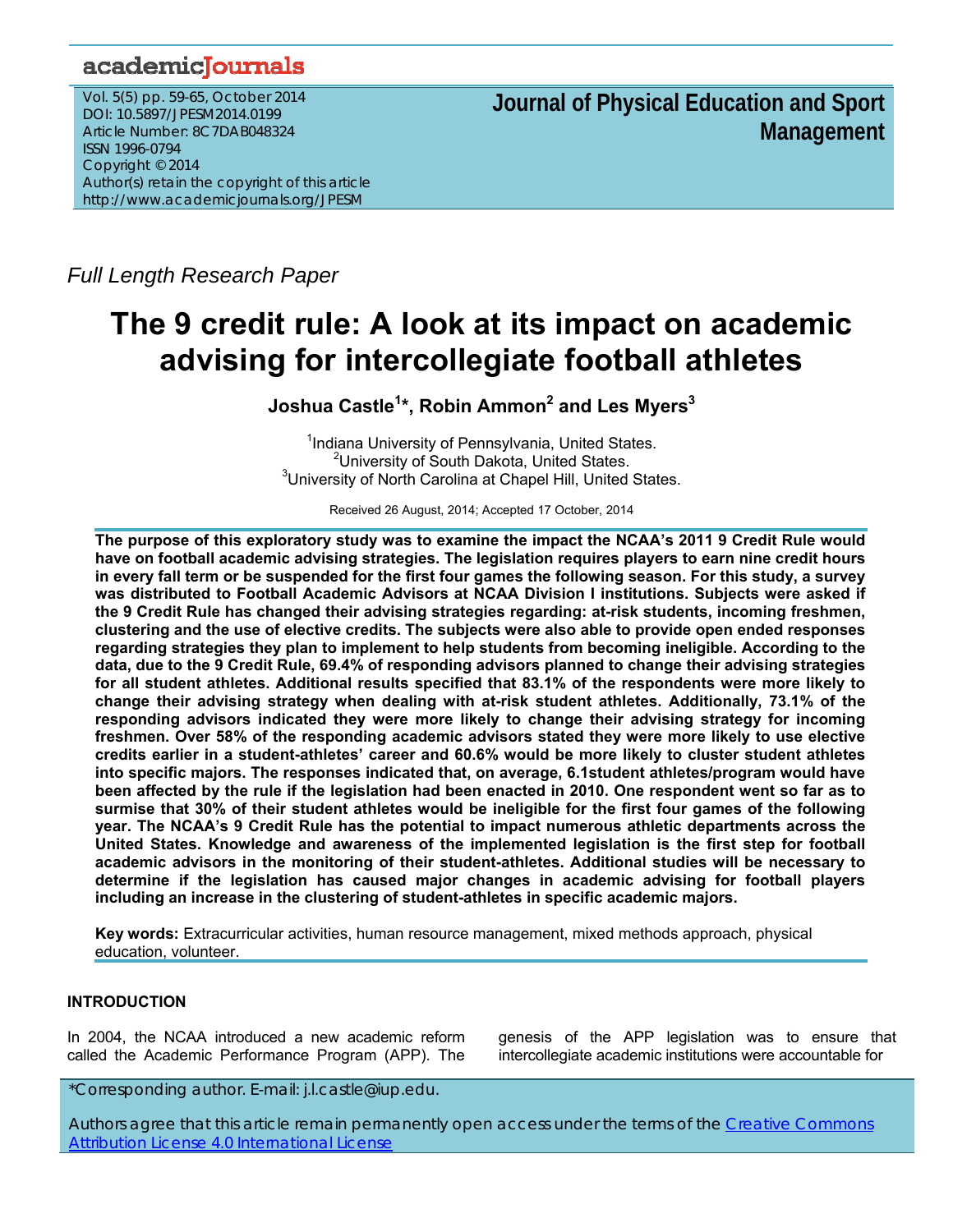the graduation of their student athletes. The Academic Progress Rating (APR) was part of the new reorganization instituted by the National Collegiate Athletic Association (NCAA). It was intended to act as a more accurate way of gauging whether student athletes are making progress in their degrees (Christy et al., 2008). Since its inception in 2004, records indicate the APR rule has been improving graduation rates. In 2007, the APR for all Division I athletics was up three points from the previous year (Hosick, 2008). However, this increase has not been uniform in every sport. Nationally the APR scores for football athletes decreased over several years, which prompted the NCAA to create an additional piece of legislation (Hosick, 2008).

In 2011 the NCAA implemented a 9 Credit Rule which requires football players to earn nine credit hours every fall term or be suspended for the first four games the following fall.

If the student-athlete earns 27 credit hours before the start of the next fall, he can (once in a career) "earn" back all four games. For the remaining seasons, he can earn back two games if he earns the 27 credit hours by the end of summer session (Hosick, 2011). Obviously this rule can impact a coach's ability to put particular athletes on the field at the beginning of a season. Therefore, it becomes a possibility that some teams and athletic departments may try to circumvent the rule in some fashion.

In 2010 the NCAA negotiated a new TV rights deal for its men's "March Madness" basketball tournament with Turner Broadcasting and CBS Sports. It is estimated this new \$10.8 billion 14-year deal will result in \$740 million to NCAA member institutions (Wolverton, 2010).

The continuous expansion and growth of the NCAA's media rights deals has caused many individuals to focus their attention not only on the conferences and the universities receiving this new income, but also on the athletes making up the rosters of these teams. While the NCAA as well as their conferences enrich themselves with the media contracts, it becomes plausible that the academic pursuits of the athletes may be compromised to keep their institution's athletic departments competitive.

One area under scrutiny pertains to the academic majors some athletes are guided towards by their academic advisors.

While one major may be of particular interest to an athlete, the rigor of the program may be perceived to be difficult. As a result the advisor encourages that athlete to select another less demanding choice. Sometimes this results in what is termed "clustering". This situation occurs when numerous athletes are guided to select majors considered to be less academically strenuous than other academic alternatives.

This phenomenon tends to impact large numbers of athletes from high-profile sports. Academic clustering is one of the many underlining issues within the debate on college athletics and academics" (Schneider et al., 2010,

pg. 65). The factors leading to the selection of these clustered majors, the academic credentials of those teaching the clustered majors as well as the existence of "friendly" faculty members within the clustered majors, and the role some coaches and athletic academic support members play in the selection process add to the focus placed on this issue. Finally, special admission procedures for less academically prepared studentathletes may also impact the clustering of majors. If student-athletes are being directed by athletic department personnel to base their academic choices on the concept of staying eligible for athletic participation instead of acquiring the life skills necessary to be successful upon graduation questions will continue to plague NCAA member institutions.

Schneider et al. (2010) stated "Academic clustering is one of the many underlining issues within the debate on college athletics and academics" (pg. 65). However, it is not a new problem. Over 25 years ago, Case et al. (1987) conducted the first study that showed the existence of clustering. After reviewing the media guides of over 100 men's basketball teams, the researchers found clustering in nearly every sampled university. Their study defined "clustering" as when 25% or more of any team's roster of major eligible students is enrolled in the same major. Their results of their research also indicated that every clustered major came from non-science based majors.

Fountain and Finley (2009) looked at the Atlantic Coast Conference (ACC) football teams over a one year period and found every school had at least one clustered major. They also discovered that eight of the eleven schools (73%) had two clustered majors. Schneider et al. (2010) followed a similar method as the previous two studies and examined the media guides for the Big 12 Conference football teams over three different years to determine whether academic major clustering occurred. Their data demonstrated that clustered majors existed at every school. The data gathered from several of the more nationally prominent teams indicated over 50% of the team's roster were enrolled in the same major.

In 2011 a study conducted by Fountain and Finley (2011) was the first to take a longitudinal look at the problem of academic clustering. The two researchers looked at one major NCAA Division I football team and examined ten years of media guides. They focused on clustering as a process versus a one year snapshot. Their results indicated that clustering occurs over time within the career of an athlete, as the clustered major was often chosen later in the career of the studentathlete. When comparing white and minority studentathletes, the researchers found minority athletes to declare clustered majors earlier in their career, while white athletes often were in other majors before moving to the clustered major. All of these studies (Case et al., 1987, Fountain and Finley, 2011, Schneider et al., 2010) indicate the phenomenon of academic clustering is a reality and one study showed that clustering impacts both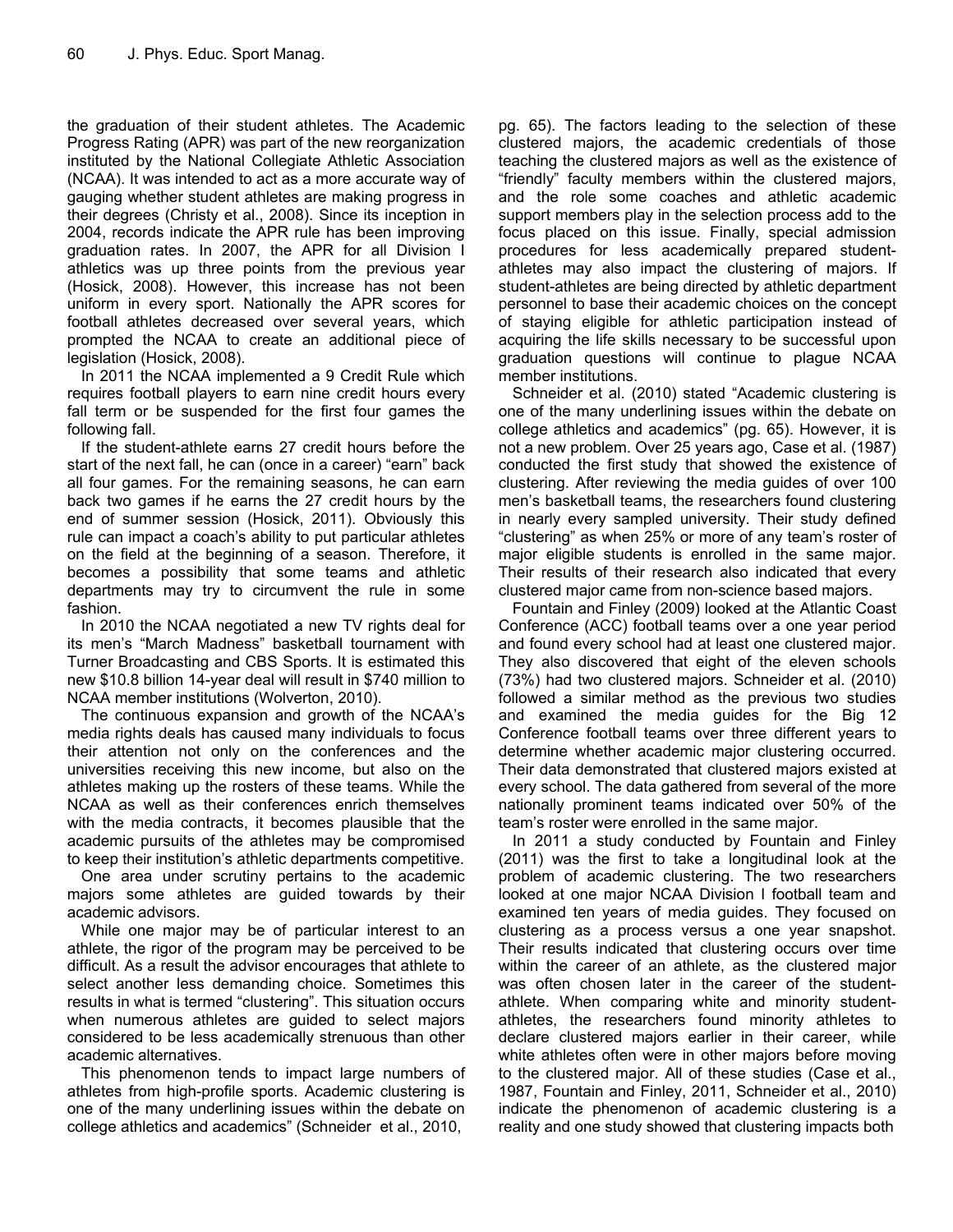minority as well as white football athletes.

The pressure to win impacts coaches and athletic directors in numerous ways. In 1987 a variety of transgressions resulted in Southern Methodist University (SMU) receiving the NCAA's "death penalty". More recently stories involving the University of Southern California's Reggie Bush, multiple athletes from the Ohio State University football program and agents allegedly paying athletes over multiple years have been the focus of various news stories (Staff, 2011). Sometimes, the pressure to win influences individual decisions regarding recruiting the best athletes, regardless of academic aptitude or preparation. The NCAA imposed sanctions against the University of North Carolina in 2012 pertaining to academic improprieties involving multiple football players (Ganim, 2014).

In order to maintain the eligibility of these academic risks, as well as to assist their other less risky athletes, coaches and athletic administrators provide a multitude of athletic academic support services. The job of academic advisers has two parts; first they advise athletes on their academic careers through college, to help the student pursue the education/career of their choice, and secondly, to keep the student eligible to compete in NCAA competition (Busch, 2007). The challenge academic advisors face is the competing values these two jobs bring together. As a result a potential conflict of interest may exist. While academic support staff is available for the athletes their careers rely upon the continued eligibility of the student athletes. Unfortunately some of these athletes may not possess the academic wherewithal to navigate the academic rigor inherent in college. Therefore, similar to coaches and athletic department administrators, these individuals also face challenges to keep their charges eligible. This in turn may elicit potential solutions such as the clustering of academic majors.

Carodine et al. (2001) recognized the need institutions have to provide support services to athletes and provided a framework for what athletic support services should look like. Their framework contained the same sort of potential contradiction facing athletic academic support services across the country in that athletic academic advisors are not only giving advice on academic matters, but are often the primary members of the university staff providing advice on the athletic academic eligibility issues. When it is time for an athlete to declare a major or to possibly change a major, the question arises if the eligibility of athletes is entering the mind of the athletic academic advisors providing the advice (Brady, 2008; Capriccioso, 2006; Steeg et al., 2008; Suggs, 2003). Kulics (2006) discovered 15% of the athletes in her study reported being told by athletic academic advisors to change a major to stay eligible. As part of the same study, over 60% of athletic academic advisors reported advising athletes to change a major for eligibility reasons.

Athletic academic advisors are often placed in no-win situations when working with athletes who are naïve about the effort needed to be successful in any college major,

much less for those majors identified with high paying post-collegiate careers. When recruiting athletes, coaches are quick to point towards all of the major choices available and the academic support systems in place to ensure academic success.

Unfortunately, the athletic academic advisor is primarily the person responsible for being the academic reality check for the athlete (Brady, 2008). When faced with athletes who are making academic choices based entirely upon academic eligibility, these advisors face the difficult situation of providing advice as to what academic path or major will provide the least resistance (Steeg, 2008; Steeg et al., 2008). Coaches are also involved with the academic choices being made by athletes. Their advice sometimes runs counter to that being provided by athletic academic advisors. In high profile sports such as football, athletic academic advisors are often placed into positions of conflict with head coaches who are paid millions of dollars a year. The question of the role coaches play in eligibility situations, especially in the selection of a major is also an area of concern. In some situations, athletic academic advisors have felt like part of the head coaches staff or were treated as such (Brady, 2008).

For the purposes of this exploratory study, the researchers examined the impact the 9 Credit Rule has on intercollegiate football academic advising strategies. The four research questions analyzed for this study are:

1. Will football academic advisors change the way they advise students due to the "9 Credit rule?

2. Will football academic advisors change the way they advise at-risk collegiate athletes due to the "9 Credit rule? 3. Will football academic advisors change the way they advise in-coming freshmen collegiate athletes due to the "9 Credit rule?

4. Will football academic advisors be more likely to cluster collegiate athletes in less academically stringent majors due to the "9 Credit rule?

These questions were formulated after consulting with several football academic advisors and scholars conducting research on intercollegiate athletics.

#### **METHODOLOGY**

This current study utilized an online questionnaire. Data were analyzed using descriptive statistics. The survey was a modified version of an APR questionaire used in a previous study with Directors of Football Operations (Castle, 2010). The first section of the survey included an explanation of the study, a subsection for obtaining the participant's informed consent, and directions for the survey. The second section gathered information regarding demographic characteristics about the population. The information gathered in the second section included: Age range, gender, level of education, ethnicity, type of college or university in regards to Bowl Championship Series (BCS), non-BCS and/or Historically Black Colleges and Univeristies (HBCUs), and conference affiliation.

The third section of the instrument contained questions regarding the advising strategies of the program before and after the inception of the 9 Credit Rule. A seven point Likert type scale was used including the groupings of extremely less likely, less likely, slightly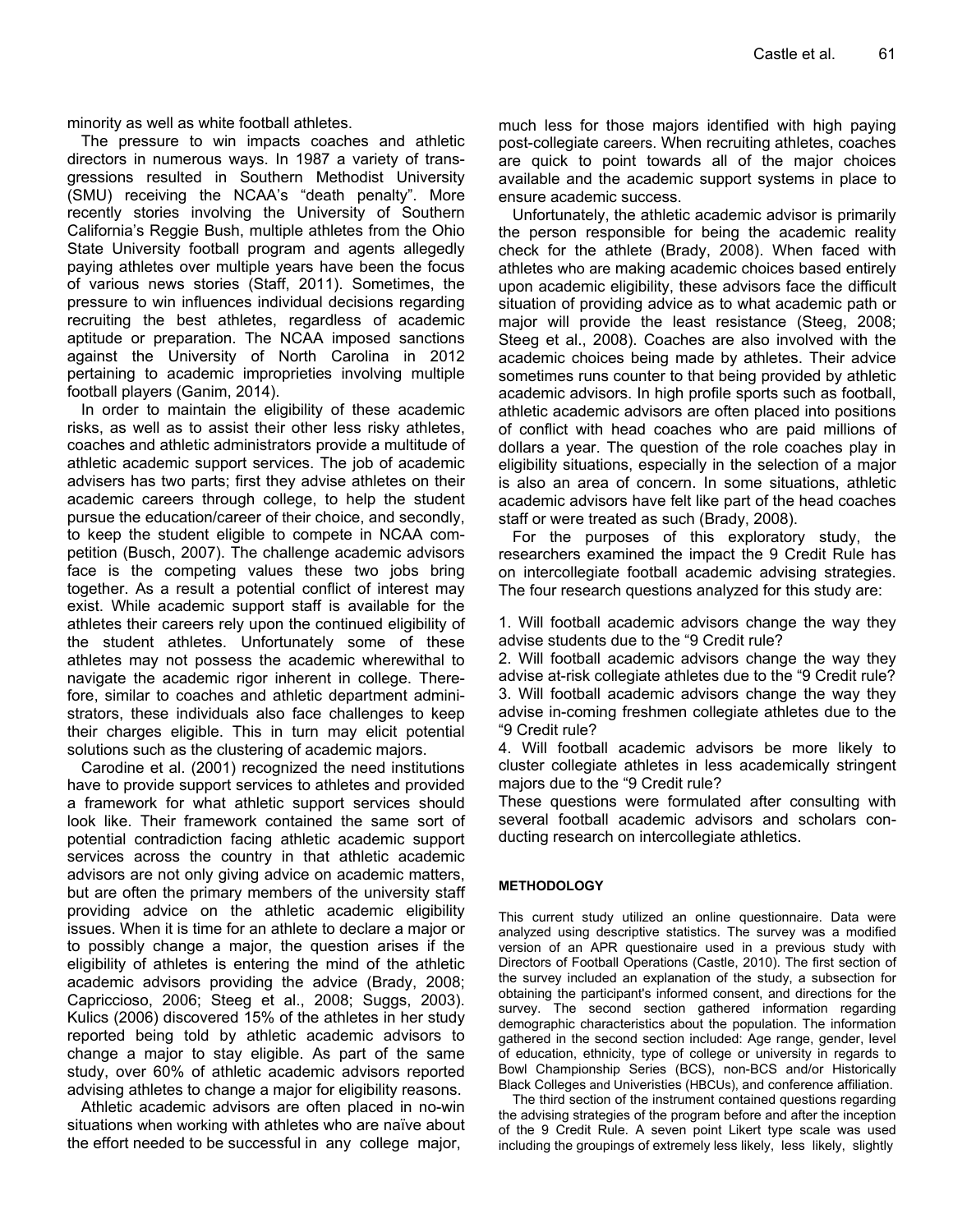**Table 1.** Responses by NCAA subdivision.

|            | Football Bowl Subdivision (FBS) Football Championship Subdivision (FCS) No Subdivision Indication |            |
|------------|---------------------------------------------------------------------------------------------------|------------|
| N=60 (53%) | $N = 43(38%)$                                                                                     | N=18 (15%) |

less likely, no change, slightly more likely, more likely and extremely more likely, subjects were asked general questions about their advising strategies. In addition to the seven point Likert scale, a "Don't Know" response was included as an option. Also included in this section were several questions regarding the graduation of student athletes, and the dedication of resources to academics by the program and the athletic department due to the "9 Credit Rule." These questions had predetermined responses from which to choose. In the fourth section of the survey academic advisors also had the option of answering an open ended question, "Please provide us with some of the advising strategies you will implement to help keep student athletes from becoming ineligible due to the 9 Credit Rule.

All 264 NCAA Division I Football Academic Advisors were directed via e-mail, to a secure data collection site to complete the survey. The Academic Advisor email addresses were solicited via their athletic department websites. The online questionnaire was used to obtain the advisors perceptions and changes of academic advising due to the 9 Credit Rule. After accessing the secure online data collection site (Qualtrics), the respondents were directed to read an introduction and directions about the research study.

#### **RESULTS**

Of the 295 subjects, 121 chose to respond to the survey resulting in a 41% response rate. In order to achieve a 95% confidence with a ±7% margin of error 122 subjects needed to respond. There is no strategy for determining a response rate that involves a specific percentage of a limited population (Suter, 1998). "Low response rates alone do not necessarily suggest sampling bias" (Sax, Gilmartin and Bryant, 2003).

Three quarters of respondents indicated that their age was between 25-44, (76%) N=92. Of the respondents, 102 (89%) had earned a graduate degree, while 19 (11%) had earned a bachelor's degree. The mean number of years serving as academic advisors was 8.65 years. At the time the surveys were collected every NCAA Division I conference was represented. Table 1 shows the responses by NCAA Subdivision.

Sixty-six (70%) of the respondents indicated they believed the 9 Credit Rule would not raise their football programs APR score. However, 60 (64%) of the respondents felt this policy would change the way football coaches approach the academics of their collegiate athletes. Respondents felt the 9 Credit Rule would have impacted 6.3 athletes if instituted a year before. Meaning that on average six athletes would have been declared ineligible to participate in the first four games of the next year per program.

**Research Question 1:** Will football academic advisors change the way they advise students due to the 9 Credit Rule?

The results of Research Question 1 indicated respondents were "slightly more likely" to change the way they advised football players due to the 9 Credit Rule (M= 5.01, SD= 1.43). Of the respondents 55 (57.2%) indicated they were either "slightly more likely", or "more likely" to change their advising strategy. Twenty-three (23.9%) indicated "no change" in their advising strategy.

**Research Question 2:** Will football academic advisors change the way they advise at-risk collegiate athletes due to the 9 Credit Rule?

When asked if academic advisors will change the way they advise at-risk football players due to the 9 Credit Rule, the advisors were "slightly more likely" to change  $(M= 5.71, SD= 1.51)$ . Thirty-two  $(33%)$  of the respondents indicated they were "more likely" and 34 (35.3%) were "extremely more likely" to change their advising. Only 10 (10.4%) of respondents indicated they would "not change" the way they advise at-risk football players.

**Research Question 3:** Will football academic advisors change the way they advise in-coming freshmen collegiate athletes due to the 9 Credit Rule?

The results from Research Question 3 indicated the respondents were "slightly more likely" to change the way they advised incoming freshmen football players due to the 9 Credit Rule (M= 5.31, SD= 1.6). Twenty-seven (28.7%) indicated they would be "extremely more likely" to change their freshmen advising, 21 (22.3%) would be "slightly more likely", 20 (21.2%) felt they would be "more likely" while 18 (19.1%) believed it would "not change" the way they advise incoming freshmen athletes.

When asked if advisers would be "more likely" to use elective courses earlier in students' careers 21 (22.8%) respondents indicated they would not change their advising strategy due to the 9 Credit Rule (M= 4.79, SD= 1.69). However while the mean was much lower and 24 (26%) supported no change the advisors indicated they were "more likely" to change. When combining the "slightly more likely", "more likely" and "extremely more likely" responses, and 53 (57.6%) indicated some type of change in advising freshmen football players with the use of electives due to the 9 Credit Rule.

Research Question 4: Will football academic advisors be more likely to cluster collegiate athletes in less academically stringent majors due to the 9 Credit Rule?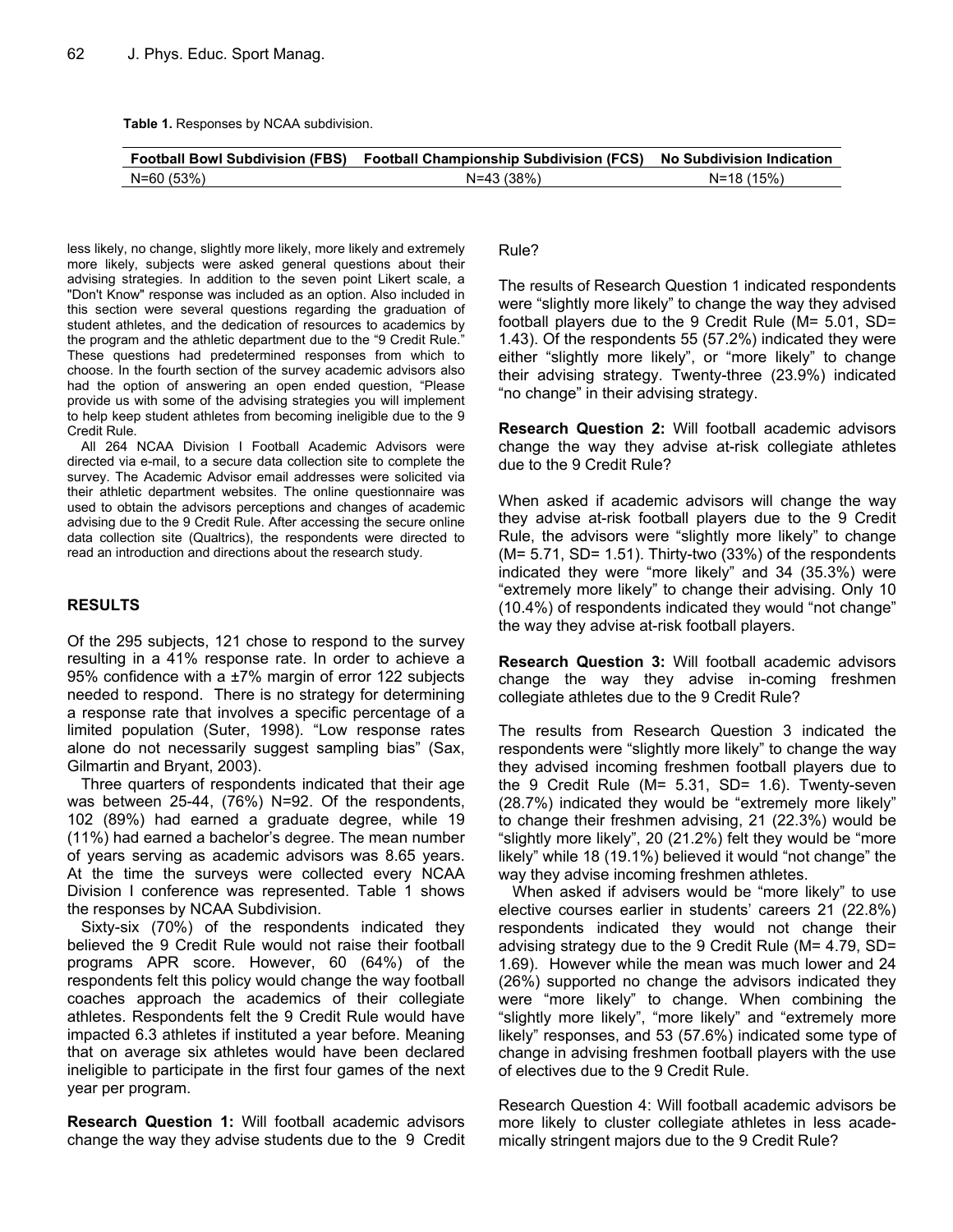**Table 2.** Research questions means and standard deviations.

| <b>Question</b>                                                                                                                                  | М           | -SD |
|--------------------------------------------------------------------------------------------------------------------------------------------------|-------------|-----|
| Will football academic advisors change the way they advise students due to the 9 Credit Rule?                                                    | $5.01$ 1.43 |     |
| Will football academic advisors change the way they advise at-risk collegiate athletes due to the 9 Credit Rule?                                 | $5.71$ 1.51 |     |
| Will football academic advisors change the way they advise in-coming freshmen collegiate athletes due to the 9<br>Credit Rule?                   | $5.31$ 1.6  |     |
| Will football academic advisors be more likely to cluster collegiate athletes in less academically stringent majors<br>due to the 9 Credit Rule? | 5.04        |     |

Responses from the fourth research question indicated advisers were "slightly more likely" to cluster students in less academically stringent majors due to the 9 Credit Rule (M= 5.04, SD= 1.6). However, 27 (30%) of the respondents indicated they were not going to change the way they placed students into majors. "Slightly more likely", "more likely", and "extremely more likely" accounted for 54 (60%) of the responses. Finally, 21 (23.3%) indicated they were "extremely more likely" to cluster students in less academically stringent majors (Table 2).

#### **Open ended responses**

When analyzing the open-ended responses football academic advisers indicated one way they planned to change their advising strategy was by increasing the monitoring of their athletes. Of the respondents that answered the open-ended follow-up question 25 (40.2%) stated they were going to increase the monitoring of their students. This included increases in weekly grade reports, increases in communication with professors, increases in degree planning, increases in study hall/ tutoring hours, and increases in class attendance monitoring.

In order for athletes to be eligible for NCAA competition, they must be enrolled full-time at the institution. Typically, this equates to a minimum of twelve credits. Some advisors would only place them in the minimum in order for the athlete to focus on a small amount of course work during the season. Thirteen (21.8%) of the respondents stated they were going to change their advising strategy by ensuring students were enrolled in at least 15 h of course work, with 3-6 h of electives. Several also mentioned they would be less likely to allow a student to drop a course. Academic advisors might be thinking that passing the course with a D would be more beneficial to eligibility regarding the 9 Credit Rule than the decline in an individual's grade point average.

Additionally, 8 (13.1%) of the academic advisors indicated they would advise students to take "less stringent" courses in fall. Some also indicated they would be less likely to use Pass/Fail Option. Others, 3 (4.9%) stated they would stagger the use of electives as a sort of "Insurance."

Twenty-six (42.6%) of the surveyed academic advisors believed requiring athletes to select a major earlier, increasing progress reports and monitoring, providing additional planning with freshmen, requiring freshmen to enroll in an academic learning strategies class, and implementing policies to identify at-risk students earlier in their academic careers were strategies they planned to change for incoming freshmen. Only 7 (11.4%) of the respondents addressed the issue of clustering. All seven indicated the APR would have a negative impact on students and would force students into specific majors. Some of their statements included: "I believe the APR is working and a rule like this will only force students away from majors they are truly interested in." Another respondent stated, "Finally, I will have no choice but to allow our at risk players to only pursue certain degrees." One of the more interesting responses was:

*I doubt this rule will have any effect other than promote clustering and football student-athletes taking less academic chances in the fall term. Students who come up short in the fall will then take even less chances in the next term(s) in order to regain their eligibility--further ensuring a growth in clustering/less academically demanding majors.* 

As previously mentioned the clustering students into specific majors could force student athletes to pursue majors not of their choosing. One respondent was quoted as stating, *"I fear that this rule will unintentionally penalize student-athletes who would otherwise have a solid chance of completing a degree but must 'settle' for an alternative for fear of jeopardizing their future eligibility."* 

#### **Other changes**

Five (8.1%) of the respondents commented on the need to emphasize the new rules to both athletes and coaches. One respondent indicated:

*We have been talking about it all summer and making sure the awareness is there. There is a huge colored sign hanging at the front door of the football building that they see every day. We have worked with the coaches to*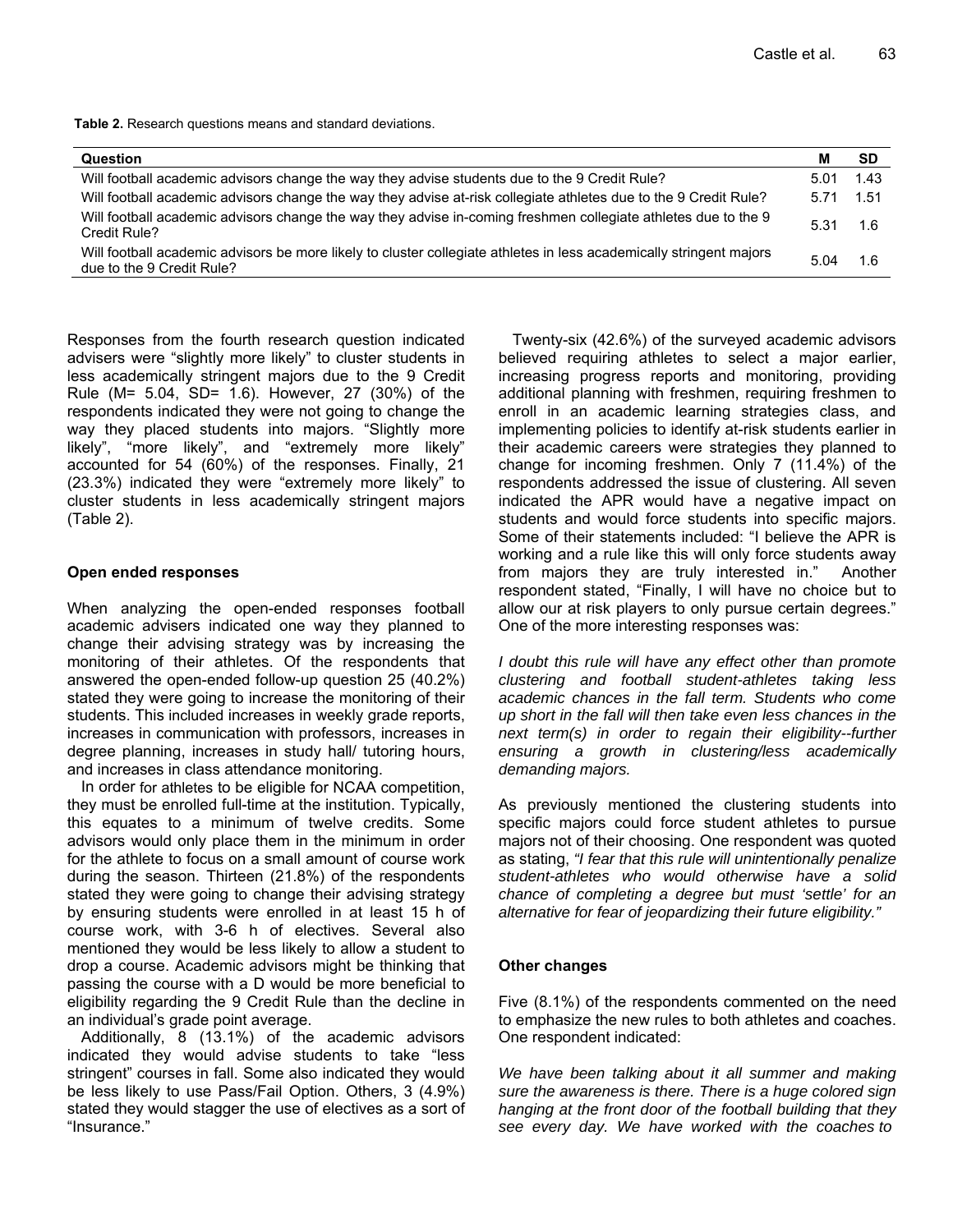*remind the guys all the time that they have to focus on their academics.* 

Seventy-seven (81%) of the academic advisors indicated this legislation will not change the academic quality of recruited athletes. However, it is believed coaches will increase their interest in academics during the fall semester. Because of the rule, 60 (64%) respondents indicated coaches will take more of an academic interest. This may include increases in individual academic meetings by the athletes' position coach or increased updates from football academic advisors. While there may be an increase in emphasis on academics during the fall for football coaches and players, one thing that respondents indicated will not change is number of resources dedicated to athletic academic offices. Subjects were asked, "With this new legislation do you predict an increase in money/resources to your program from the athletic department to ensure collegiate athletes do not become ineligible," 74 (78%) indicated they expect no increase in money or resources.

#### **DISCUSSION**

The academic reform measures NCAA leaders have approved recently have been held up as evidence that the NCAA takes education seriously. Higher minimum grade point averages, Academic Progress Rates, and stiffer penalties for teams that do not meet the academic progress benchmark back up the claim that players are, as NCAA President Mark Emmert puts it, "students who happen to be athletes," not the other way around. Unsurprisingly, faculty and some other officials have been more critical. At the annual NCAA convention in January 2012, some speculated the measures may lead to higher graduation rates, but only because athletes will be driven to take easier classes or succumb to academic fraud (Grasgreen, 2012).

The 9 Credit Rule has the potential to further divide the competing values that academic advisers face in their jobs. The recent educational goals of the NCAA have been to raise academic standards and if APRs are raised, more students graduate faster, and more students graduating equals academic success (Grasgreen, 2012). An interesting query becomes will the new 9 Credit Rule accomplish this goal and will there be any unintended consequences? The rule is in line with other recent measures requiring athletes to spread out their credit hours for more consistent academic progress, rather than take just a few hours during the season and have trouble fitting everything else in during the spring and summer semesters (Grasgreen, 2012).

The results from the current study indicate some respondents believe the 9 Credit Rule will change the way football academic advisors work with students, especially when working with at-risk athletes. However additional research is necessary to determine if the 9 Credit Rule will create the intended change or will it create new problems and issues. Change produces a degree of uncertainty, especially when it is unclear as to the impact it will have on the affected individuals (Slack and Parent, 2006). The effects of change are impacted by the people that must implement the change. In this case academic advisors could be resistant to this change. Slack and Parent also mentioned resistance to change occurs when there are differing opinions to the benefits of the proposed change. When 70% of football academic advisors feel the 9 Credit Rule will not raise APR scores there is a question of whether this legislation will be successfully implemented. Whether the 9 Credit Rule raises APRs and ultimately graduation rates is yet to be determined. What must be considered are the unintended consequences; First, the idea of academic clustering. The results of this study indicated 60% of football academic advisors are more likely to cluster students due to the 9 Credit Rule. Respondents indicated "Finally, I will have no choice but to allow our at-risk players to only pursue certain degrees", and "Students who come up short in the fall will then take even less chances in the next term(s) in order to regain their eligibility -- further insuring a growth in clustering/less academically demanding majors". These responses could be due to the advisors own self-interest. Athletic advisers are fired when students become ineligible, academic fulfillment is not always part of the equation (Grasgreen, 2012). Patti (1974) stated job security is another factor for individuals to be resistant to change. But this decision is not always entirely the academic advisors. Some athletes will take the path of least resistance, meaning if they have a choice between academics and eligibility, a lot of times they're going to choose eligibility (Grasgreen, 2012; Lederman, 2003).

Some athletic advisors believe "clustering" may become more prominent due to the APR. One respondent stated:

Our unit does not advise based on how to keep students eligible, which this legislation is encouraging. We will continue to encourage students to excel in the classroom; however, more emphasis will now have to be placed on eligibility, as opposed to academic excellence. We can now, officially, be classified as "eligibility brokers" instead of "academic advisors." In the best of worlds, the NCAA would have changed the initial eligibility standards so students who enter college are actually prepared to do college work.

Action by the NCAA to change initial eligibility standards is on the horizon. In 2016 incoming freshmen will need a 2.3 grade point average (GPA) in high school, which is up from the current 2.0 GPA. Before their senior year they will also need to have completed 10 of the required 16 core courses, and complete all 16 within four years (Sherman, 2012).

The second unintended consequence of this legislation has to deal with the increase in monitoring due to the 9